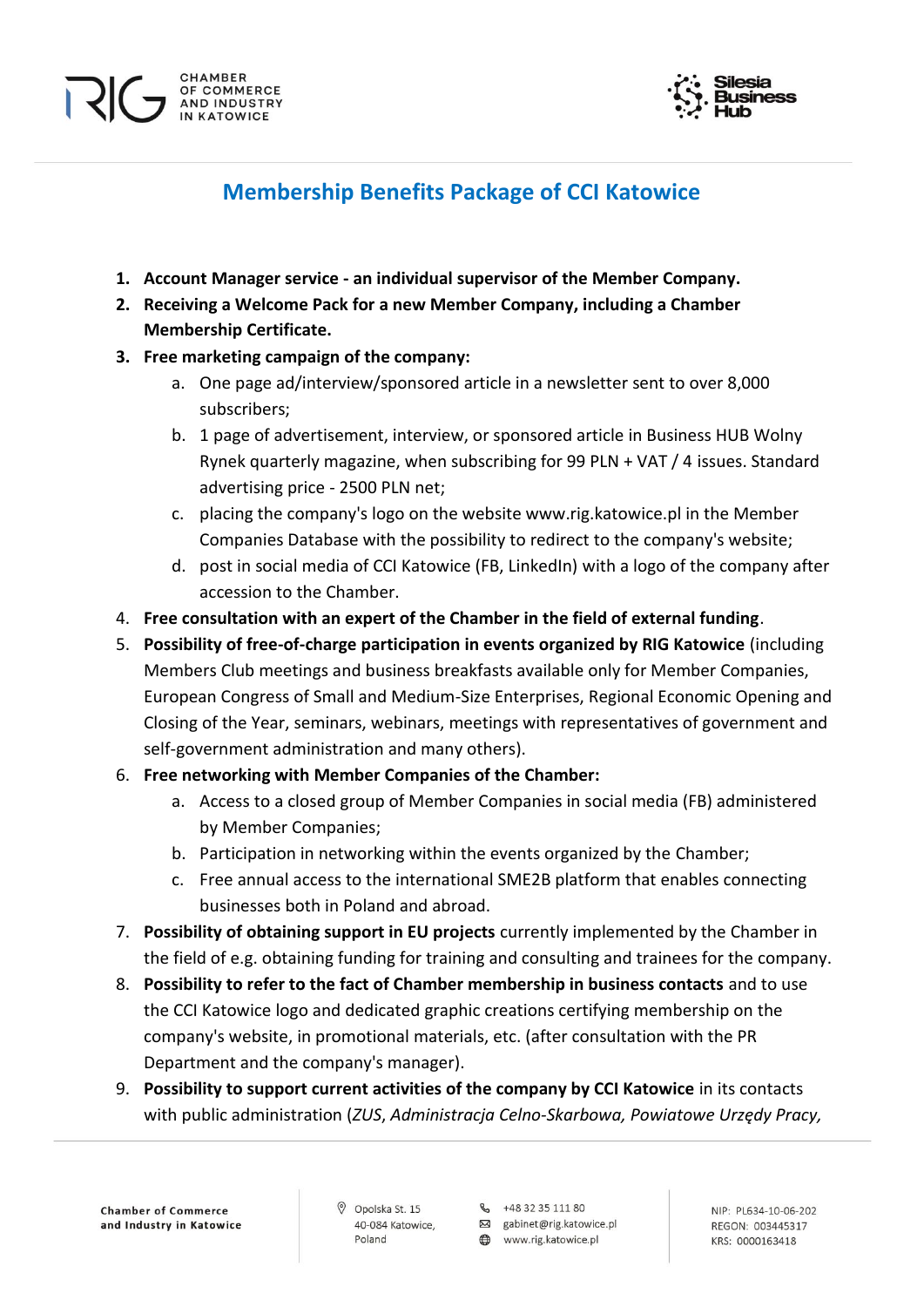

*Wojewódzki Fundusz Ochrony Środowiska i Gospodarki Wodnej w Katowicach, Państwowy Fundusz Rehabilitacji Osób Niepełnosprawnych*, local government units) and with the Ombudsman for Small and Medium-Sized Enterprises.

- 10. **Image and promotional support** of the Chamber of Commerce and Industry in Katowice for events organized by the company, including event patronage.
- 11. **Possibility of receiving references for cooperation with the Chamber**, as well as supporting the Chamber in a company's efforts to take part in competitions promoting entrepreneurship by issuing an opinion/recommendation or making an application if the Chamber is formally authorized to do so.
- 12. **Possibility of using amicable dispute resolution services within the Arbitration Court of the Chamber of Commerce and Industry in Katowice** by means of a clause included in contracts with contractors:
	- *a. "All disputes arising out of this contract or arising in connection with this contract shall be resolved by the Court of Arbitration at the Chamber of Commerce and Industry in Katowice in accordance with the Rules of that Court in effect on the date the suit is filed."*
- 13. **Possibility of renting the conference rooms** of the Chamber of Commerce and Industry in Katowice with a 10% discount as compared to the list prices.
- 14. **Provision of services concerning legalization of export documents and issuance of universal non-preferential certificates of origin according to the pricelist.**
- 15. Possibility to take advantage of thematic expert packages with a **15% discount:**
	- a. networking and Public Affairs;
	- b. international cooperation;

CHAMBER

OF COMMERCE

**AND INDUSTRY** IN KATOWICE

- c. acquiring external financing;
- d. PR and marketing activities.

Opolska St. 15 40-084 Katowice, Poland

R<sub>2</sub> +48 32 35 111 80 図 gabinet@rig.katowice.pl

www.rig.katowice.pl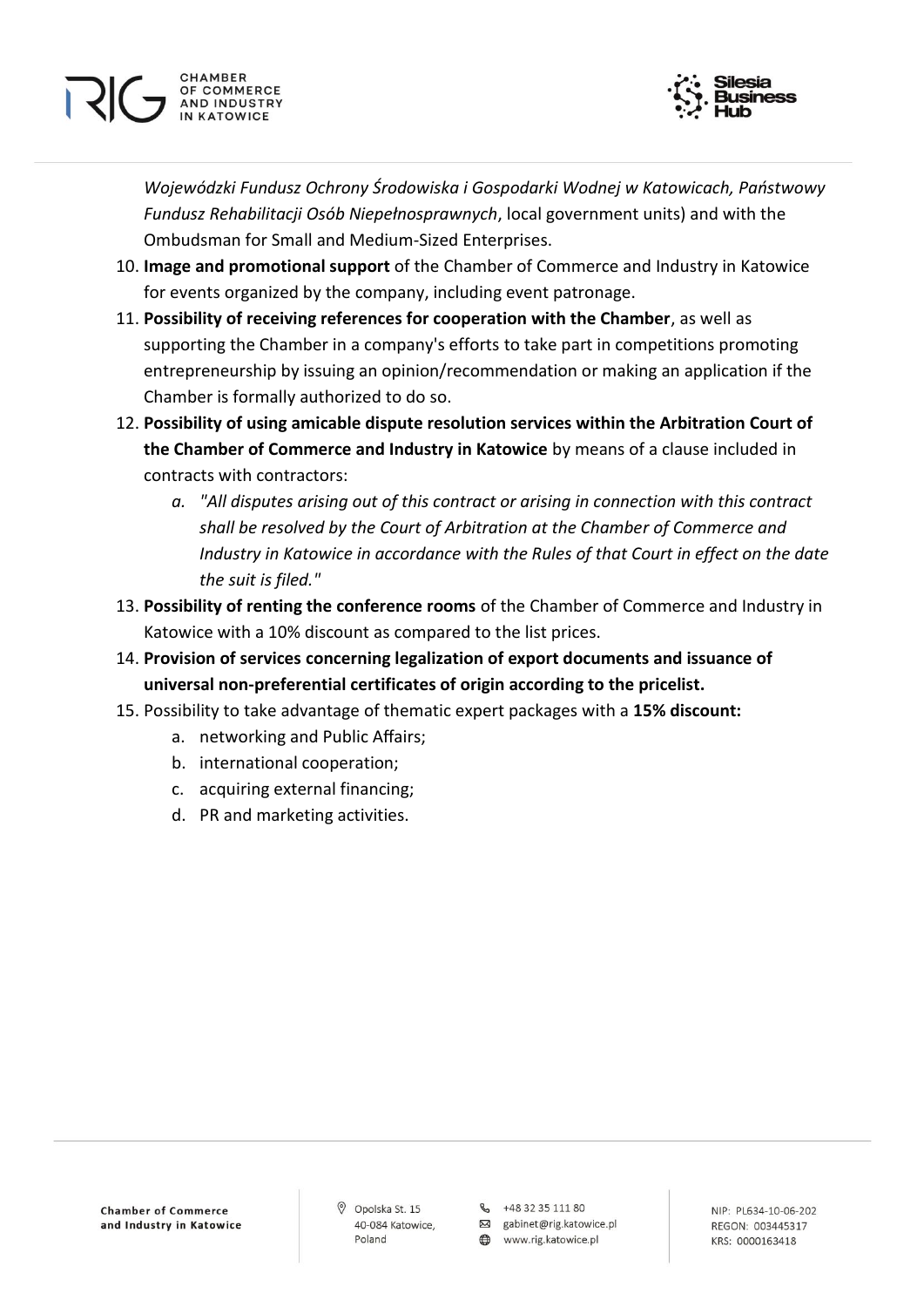



# **Networking and Public Affairs Package**

## **As part of the lump sum/monthly fee:**

- Analysis of the Company's needs, definition of the purpose and scope of the necessary activities.
- Initiating and organizing networking meetings with potential business partners of the Company in the Company's headquarters, in the Chamber or online.
- Organization of meetings with selected entities and institutions indicated by the company.
- Preparation of the company's profile on the international SME2B platform and support of Chamber Experts in the field of communication with international companies.
- Substantive support of the Chamber's Experts during contract negotiation meetings of the company.
- Possibility to support the Board of the Chamber in networking and Public Affairs within the scope of the Board's contact network in order to lead to a strategic action agreed with the Company.

## **Under individual pricing:**

• Organizing events that meet the needs of the Company (business breakfasts, Membership Club meetings, themed events, etc.).

# **International Package**

### **As part of the lump sum/monthly fee:**

- Analysis of the Company's needs and support of the Company's activities in specific markets.
- Possibility of checking the credibility of a potential partner and support of the Chamber's Experts and Management Board in meetings with potential business partners.

### **Under individual pricing:**

- Possibility of participation in foreign outbound and inbound economic missions organized by the Chamber.
- Possibility of organizing a dedicated economic mission specifically for the needs of the company.
- Preparation of strategic and operational documents for the company, including a development strategy for the international market, a detailed analysis of a selected market, a comparative analysis of three selected regions in terms of investment or sales, a business plan for entering a given market.

O Opolska St. 15 40-084 Katowice Poland

R<sub>2</sub> +48 32 35 111 80

図 gabinet@rig.katowice.pl www.rig.katowice.pl